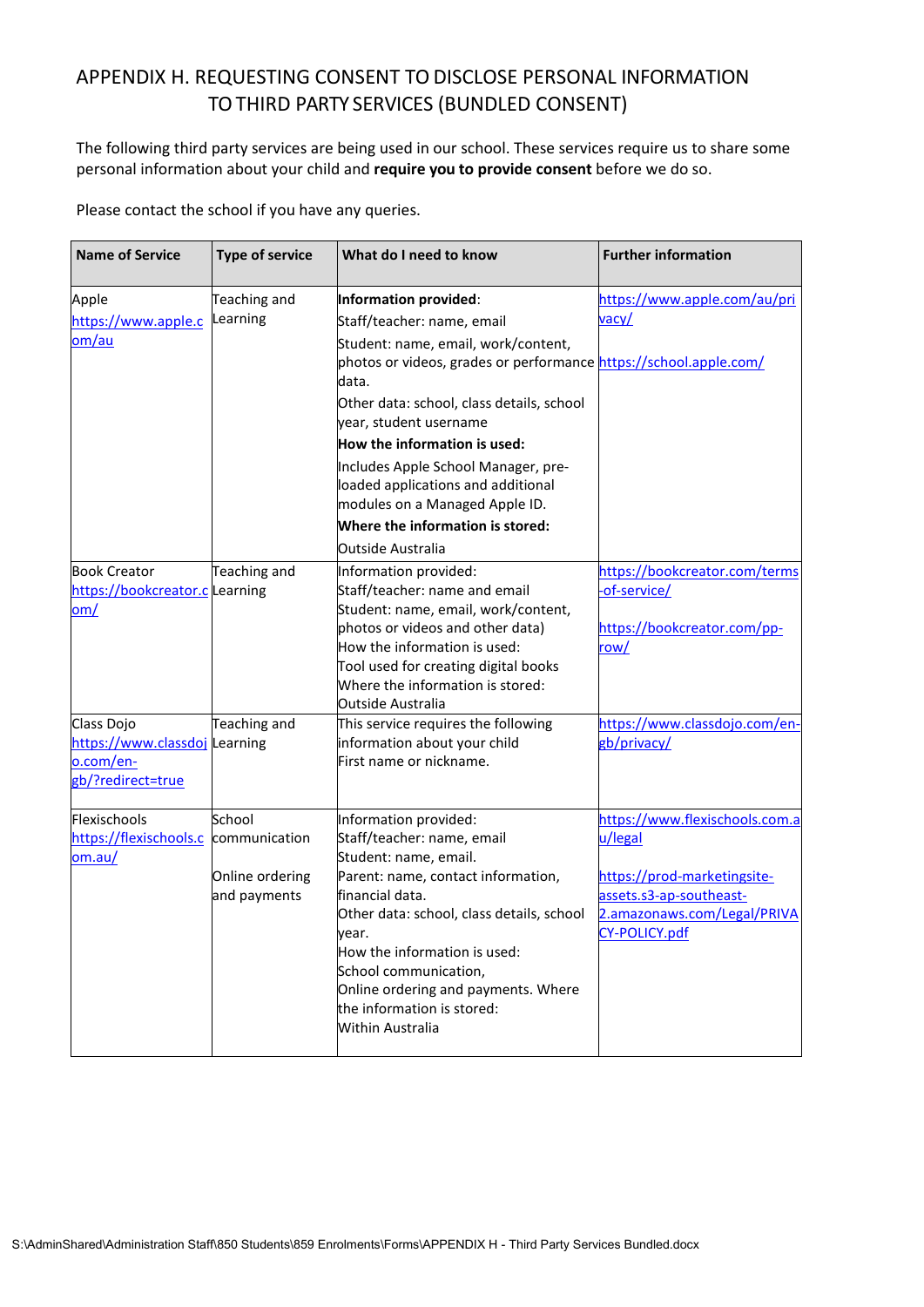| <b>Name of Service</b>                        | <b>Type of service</b> | What do I need to know                                               | <b>Further information</b>             |
|-----------------------------------------------|------------------------|----------------------------------------------------------------------|----------------------------------------|
| Hopscotch App<br>https://www.gethops Learning | Teaching and           | Information provided:<br>Staff/teacher: name, email                  | https://www.gethopscotch.co<br>m/terms |
| cotch.com/                                    | References and         | Student: email, work/content                                         |                                        |
|                                               | <b>Resources</b>       | Other data: school, school year, student https://www.gethopscotch.co |                                        |
|                                               |                        | username                                                             | m/privacy-policy                       |
|                                               |                        | How the information is used:                                         |                                        |
|                                               |                        | Coding app designed to teach coding                                  |                                        |
|                                               |                        | principles.                                                          |                                        |
|                                               |                        | Where the information is stored:<br>Outside Australia                |                                        |
| Kapture Photography School                    |                        | Information provided:                                                | Nil                                    |
| https://www.                                  | Photography            | School name, student unique identifier                               |                                        |
| kapture.com.au                                |                        | number for purchasing from vendor                                    |                                        |
|                                               |                        | website, student name, student class                                 |                                        |
|                                               |                        | details, school year and profile or other                            |                                        |
|                                               |                        | photos.                                                              |                                        |
|                                               |                        | How the information is used:                                         |                                        |
|                                               |                        | Enables parents to purchase their                                    |                                        |
|                                               |                        | child/ren and class/special group photos.                            |                                        |
|                                               |                        | Photos are also provided to schools for<br>school database/archives. |                                        |
|                                               |                        | Where the information is stored:                                     |                                        |
|                                               |                        | Australia                                                            |                                        |
| Scholastic Literacy                           | Teaching and           | Information provided:                                                | https://www.scholastic.com/pri         |
| Pro                                           | Learning               | Staff/teacher: name, email                                           | vacy.htm                               |
| https://au.scholastic.                        | Assessment             | Student: name, email, grades or                                      |                                        |
| com/en/literacy-pro                           |                        | performance data                                                     | https://www.scholastic.com/te          |
|                                               |                        | Other data: school                                                   | rms.htm                                |
|                                               |                        | How the information is used:                                         |                                        |
|                                               |                        | Literacy program including assessment                                |                                        |
|                                               |                        | and evaluation.                                                      |                                        |
|                                               |                        | Where the information is stored:                                     |                                        |
|                                               |                        | Within Australia                                                     |                                        |
| Oxford                                        | Teaching and           | Information provided:                                                | https://global.oup.com/privacy         |
| https://www.oxforddilearning                  |                        | Staff/teacher: name, email, personal                                 | <u> ?cc=au</u>                         |
| gital.com.au/                                 |                        | information                                                          |                                        |
|                                               |                        | Student: name, email, work/content,                                  | https://www.oxforddigital.com.         |
|                                               |                        | grades or performance data                                           | au/terms.html                          |
|                                               |                        | Other data: school                                                   |                                        |
|                                               |                        | How the information is used:                                         |                                        |
|                                               |                        | Digital learning resources                                           |                                        |
|                                               |                        | Where the information is stored:                                     |                                        |
|                                               |                        | Within Australia                                                     |                                        |
|                                               |                        |                                                                      |                                        |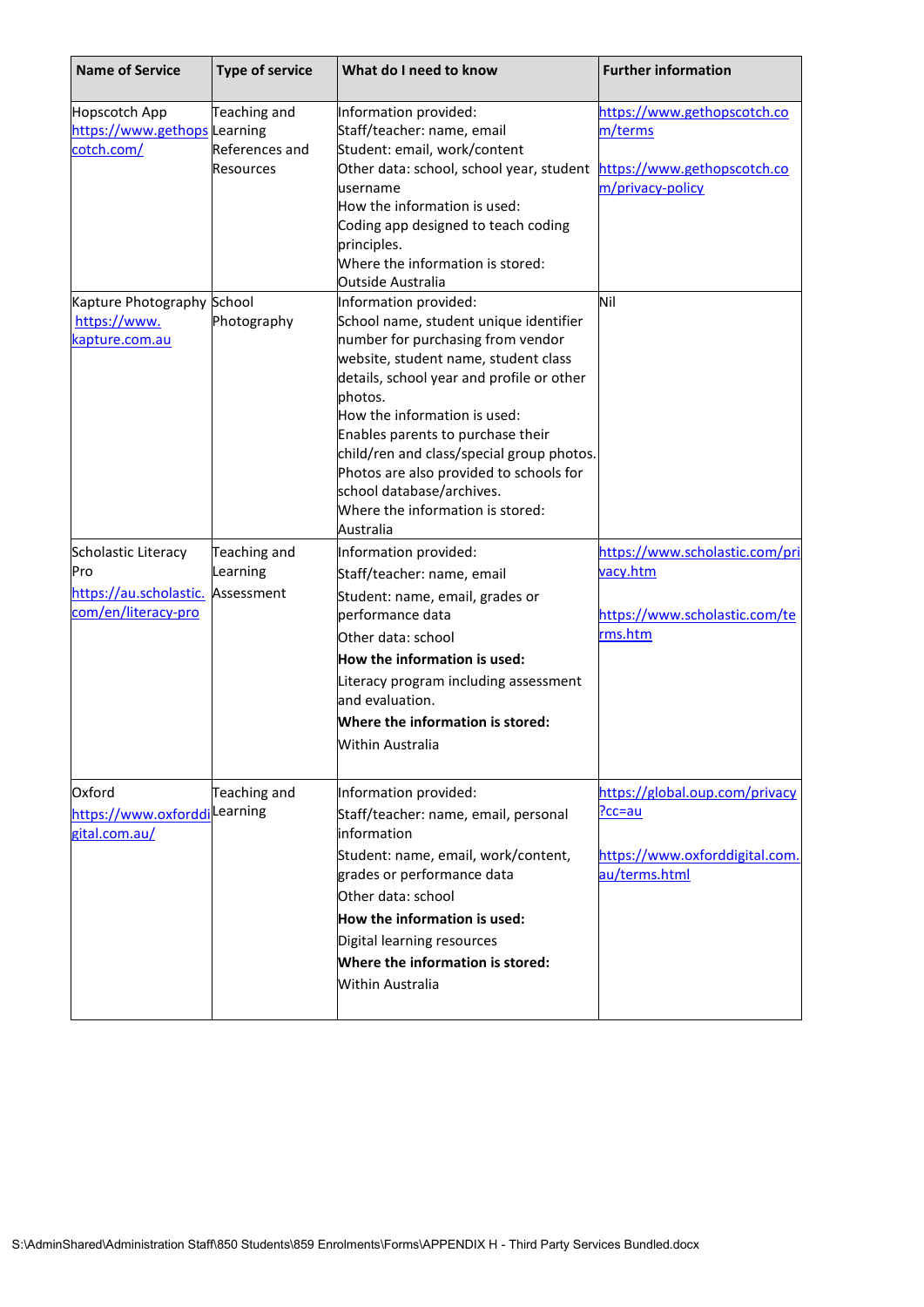| <b>Name of Service</b>             | <b>Type of service</b> | What do I need to know                    | <b>Further information</b>    |
|------------------------------------|------------------------|-------------------------------------------|-------------------------------|
| PAT (ACER)                         | Category               | Information provided:                     | Terms of Use / Privacy Policy |
| https://www.acer.orgAssessment and |                        | Staff/teacher: name, email,               | https://www.acer.org/privacy  |
| /au/pat                            | <b>Testing</b>         | Student: name, date of birth,             | https://www.acer.org/online-  |
|                                    |                        | work/content, gender, grades or           | terms-of-use                  |
|                                    |                        | performance data, other data              |                               |
|                                    |                        | Parent: name, contact information         |                               |
|                                    |                        | How the information is used:              |                               |
|                                    |                        | Tests to provide objective, norm-         |                               |
|                                    |                        | referenced information about students'    |                               |
|                                    |                        | skills and understandings in a range of   |                               |
|                                    |                        | key areas.                                |                               |
|                                    |                        | Where the information is stored:          |                               |
|                                    |                        | Within Australia                          |                               |
| School Interviews                  | School                 | Information provided:                     | https://www.schoolinterviews. |
| https://www.                       | Management             | Student name, student email, school,      | com.au/privacy?z=OY7phE       |
| schoolinterviews.com               |                        | class details, school year and parent     |                               |
| .au                                |                        | email.                                    | https://www.schoolinterviews. |
|                                    |                        | How the information is used:              | com.au/terms?z=OY7phE         |
|                                    |                        | A school booking system for parent        |                               |
|                                    |                        | interview, subject selection and school   |                               |
|                                    |                        | events.                                   |                               |
|                                    |                        | Where the information is stored:          |                               |
|                                    |                        | Outside Australia but certified by        |                               |
|                                    |                        | <b>Australian Signals Directory</b>       |                               |
| Seesaw                             | Class                  | Information provided:                     | https://web.seesaw.me/privacy |
| https://web.see                    | communication          | Student name, student email, school,      | -policy                       |
| saw.me                             | Teaching and           | class details, school year, parent email, |                               |
|                                    | Learning               | parent name, student work, profile or     | https://web.seesaw.me/terms-  |
| Kindy to Year 1                    |                        | other photos and videos.                  | of-service                    |
|                                    |                        | How the information is used:              |                               |
|                                    |                        | This service is a digital portfolio and   |                               |
|                                    |                        | communication platform.                   |                               |
|                                    |                        | Where the information is stored:          |                               |
|                                    |                        | Outside Australia but certified by        |                               |
|                                    |                        | Australian Signals Directory              |                               |
| Socrative                          | Student                | Information provided:                     | https://www.socrative.com/pri |
| https://www.socrativ assessment    |                        | Staff/teacher: name and email             | vacy/                         |
| <u>e.com/</u>                      |                        | Student: name, work/content and grades    |                               |
|                                    |                        | or performance data                       | https://www.socrative.com/ter |
|                                    |                        | How the information is used:              | ms-of-use/                    |
|                                    |                        | A formative assessment tool.              |                               |
|                                    |                        | Where the information is stored:          |                               |
|                                    |                        | <b>Outside Australia</b>                  |                               |
| Social-Emotional                   | Teaching and           | Information provided:                     | https://www.acer.org/privacy  |
| <b>Wellbeing (SEW)</b>             | Learning,              | Staff/teacher: name, email,               |                               |
| Survey                             | Assessment and         | Student: name, date of birth,             | https://www.acer.org/online-  |
| https://www.acer.orgTesting        |                        | work/content, gender, grades or           | terms-of-use                  |
| /au/sew                            |                        | performance data, other data              |                               |
|                                    |                        | Parent: name, contact information         |                               |
|                                    |                        | How the information is used:              |                               |
|                                    |                        | Provides schools with information on      |                               |
|                                    |                        | their student population so that schools  |                               |
|                                    |                        | can use the data to direct planning and   |                               |
|                                    |                        | problem-solving efforts                   |                               |
|                                    |                        | Where the information is stored:          |                               |
|                                    |                        | Within Australia                          |                               |